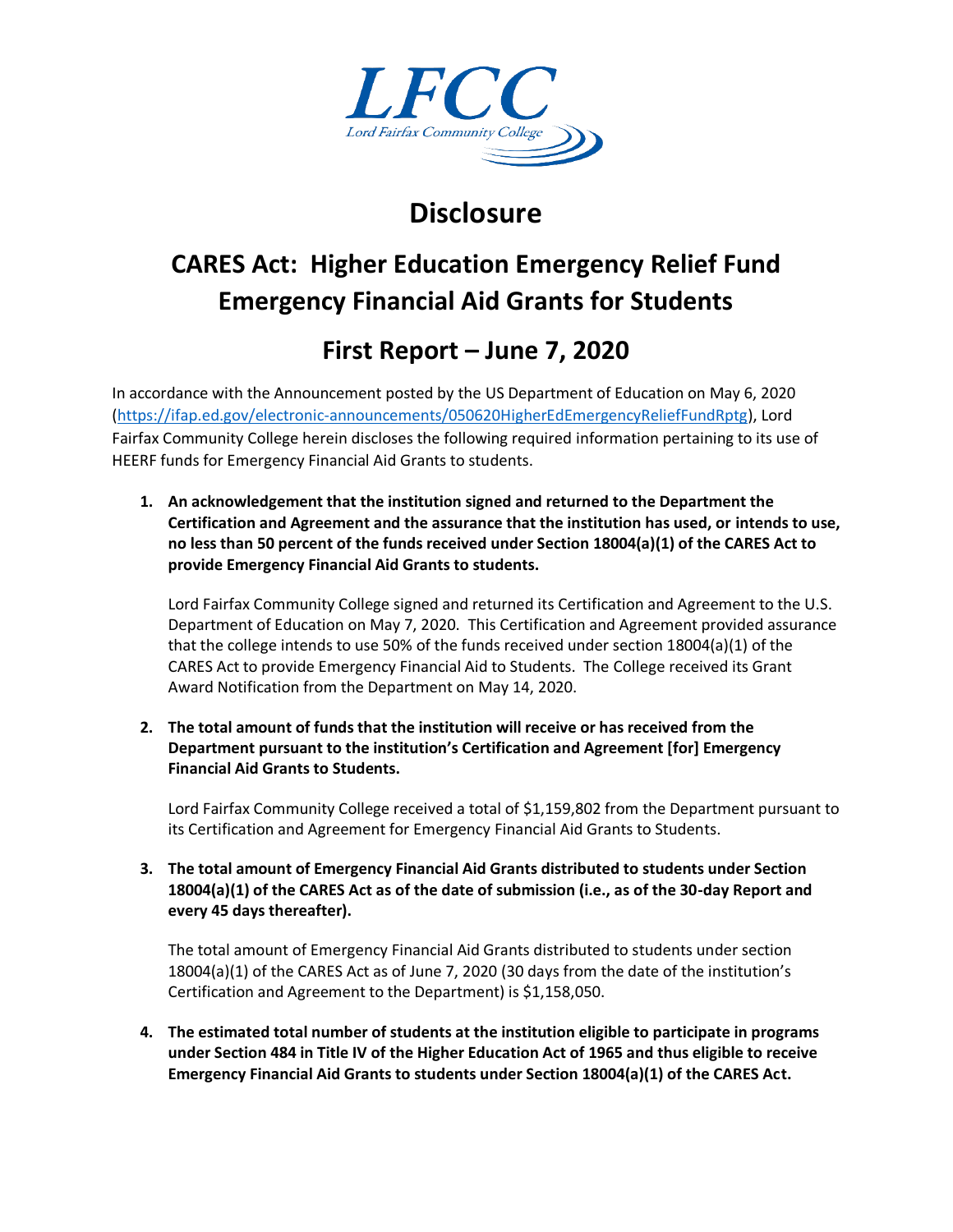The estimated total number of students at Lord Fairfax Community College eligible to participate in programs under Section 484 in Title IV of the Higher Education Act of 1965 and thus eligible to receive Emergency Financial Aid Grants to students under Section 18004(a)(1) of the CARES Act is 1,010 students.

#### **5. The total number of students who have received an Emergency Financial Aid Grant to students under Section 18004(a)(1) of the CARES Act.**

The total number of students who have received an Emergency Financial Aid Grant to students under Section 18004(a)(1) of the CARES Act, as of June 7, 2020 is 1,007 students.

### **6. The method(s) used by the institution to determine which students receive Emergency Financial Aid Grants and how much they would receive under Section 18004(a)(1) of the CARES Act.**

Students must have met the following criteria established by the U.S. Department of Education and the Virginia Community College System:

- 1. Student meets all Title IV eligibility criteria and is enrolled in an eligible degree or certificate program as of Spring 2020.
- 2. Student was actively enrolled for the Spring 2020 semester as of March 13, 2020, the date of the National Emergency Declaration.
- 3. Student must be enrolled half-time or greater, which means enrolled in at least six financial-aid eligible credits that were not exclusively online
- 4. Student must be enrolled in an on-campus program and not taking all classes online.
- 5. Student's FAFSA information must be below institution specified EFC ceiling.

Based on the criteria above, Lord Fairfax Community College determined that there were 1,818 students at LFCC who met Criteria #1 – #4; however, 1,007 students met all 5 criteria and demonstrated the greatest financial need with an Expected Family Contribution (EFC) of less than \$12,000. Therefore, 1,007 students at LFCC received an emergency grant in the amount of \$1,150.

The LFCC Office of Financial Aid used the Free Application for Federal Student Aid (FAFSA) to determine student eligibility. Students who believe they may be eligible to file a FAFSA but have not yet filed one for 2019-20, were directed to file your application at [www.studentaid.gov](https://lfcc.edu/financial-aid/cares-higher-education-emergency-relief-fund-heerf/www.studentaid.gov) via the Lord Fairfax Community College website.

### **7. Any instructions, directions, or guidance provided by the institution to students concerning the Emergency Financial Aid Grants.**

Instructions, directions, and guidance concerning the Emergency Financial Aid Grants were provided to students by means of the LFCC Cares Act web page, a letter sent by email to all eligible students. Students that received the award received the following email transmission: